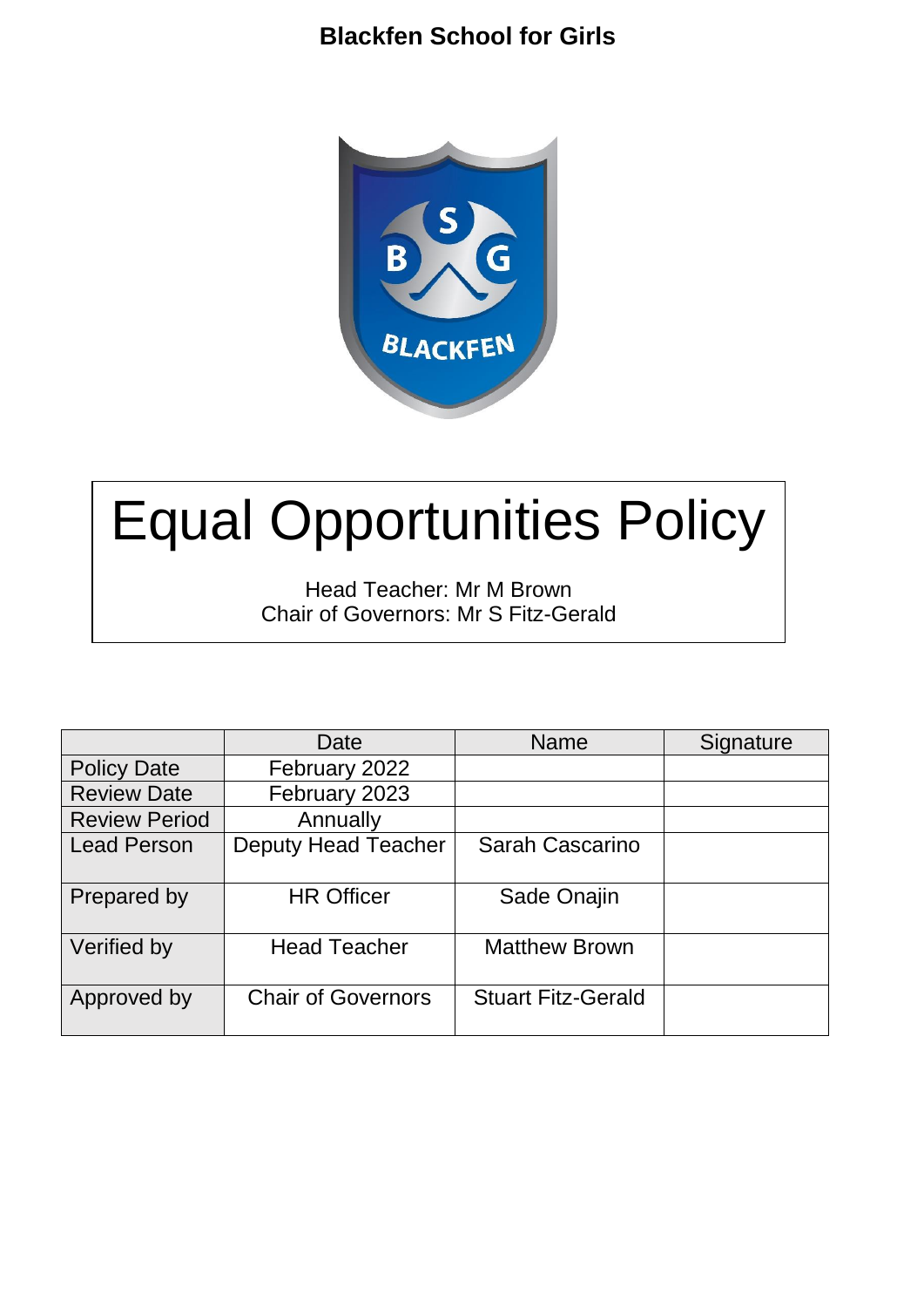## **Blackfen School for Girls**

#### **Statement**

Blackfen School for Girls welcomes its duties under the Equality Act 2010 and school's departmental advice for school leaders, school staff, governing bodies and local authorities (updates June 2018) to eliminate unlawful discrimination, harassment and victimisation and any other conduct prohibited by the Act. We understand the principle of the Act and the work needed to ensure that those with protected characteristics are not discriminated against and are given equality of opportunity. Therefore, Blackfen takes a zero-tolerance approach to all forms of prejudice and will promote the rights of all individuals to respect and equality through its ethos, processes and curriculum.

#### **Rationale:**

The purpose of the Equal Opportunities policy is that every person in the school community has, in all interactions with others, the right to be seen, treated and valued on his or her individual merits, free of any prejudice based on assumptions about protected characteristics. These are: age, disability, ethnicity, gender, gender reassignment, maternity and pregnancy, religion and belief, sexual identity, marriage and civil partnership. In writing this policy the school has referred to legislation as detailed in Appendix 1.

#### **Outcomes**

- Encouraging an understanding and recognition of every individual within the school community, regardless of age, disability, ethnicity, gender, gender reassignment, maternity and pregnancy, religion and belief, sexual identity, marriage and civil partnership.
- Ensuring that the school's Equal Opportunities Policy is made public and that everyone working in and associated with the school is prepared to work within the policy guidelines.
- Recognising that everyone working within the school is responsible for transmitting school policy on a dayto-day basis.
- Being aware that the commitment and involvement of parents, governors and "friends of the school" are vital to achieving our aims.

#### **Procedures**

- We ensure that all members of staff (including Governors) involved in recruitment are trained in equal opportunities practices and that our procedures are fair, honest and open. We will monitor staff recruitment and career development by: age, disability, ethnicity, gender, gender reassignment, maternity and pregnancy, religion and belief, sexual identity, marriage and civil partnership. We refer to any Incidents which breach the Equal Opportunities Policy explicitly within our Behaviour Charter *-* i.e. Homophobic, sexist and racist behaviour are not tolerated and will be dealt with as S4 or S5. Any discrimination of age, disability, ethnicity, gender, gender reassignment, maternity and pregnancy, religion and belier, sexual identity, marriage and civil partnership will not be tolerated and will be dealt with as S4 or S5.
- We develop the school community to reflect the local community at all levels
- *We consider the needs of all people in school including: students, staff, Governors and visitors.*
- We ensure that reasonable adjustments are made to working conditions for students and staff and to the curriculum for disabled students.
- We promote equality of opportunity and good race relations.
- We promote equal access to all aspects of school life for both males and females
- Equal Opportunities will be a regular topic of discussion in assemblies, lessons, staff meetings, Governors' meetings and should be prioritised in the school CPD programme.
- Staff identify aspects of their programmes of study and attainment targets that may present specific difficulties for individuals.

#### **Key roles**

- Subject Teachers have high expectations of all students and deliver appropriately differentiated lessons.
- Faculty leaders will ensure that the curriculum delivered is balanced and objective and does not reinforce prejudice based on protected characteristics.
- Raising Attainment Co-ordinators will ensure that the progress of students within their community is monitored through target setting, mentoring, academic and social tutoring.
- The School Business Manager to ensure that all racist or sexist graffiti is removed immediately.
- The Human Resources Officer is responsible for ensuring that all recruitment activity adheres to the Equal Opportunities policy.

#### **Related documents:**

Anti-Bullying Policy, Assessment Policy, Behaviour Management Policy, Special Needs Policy, Professional Development Policy, Pay Policy.